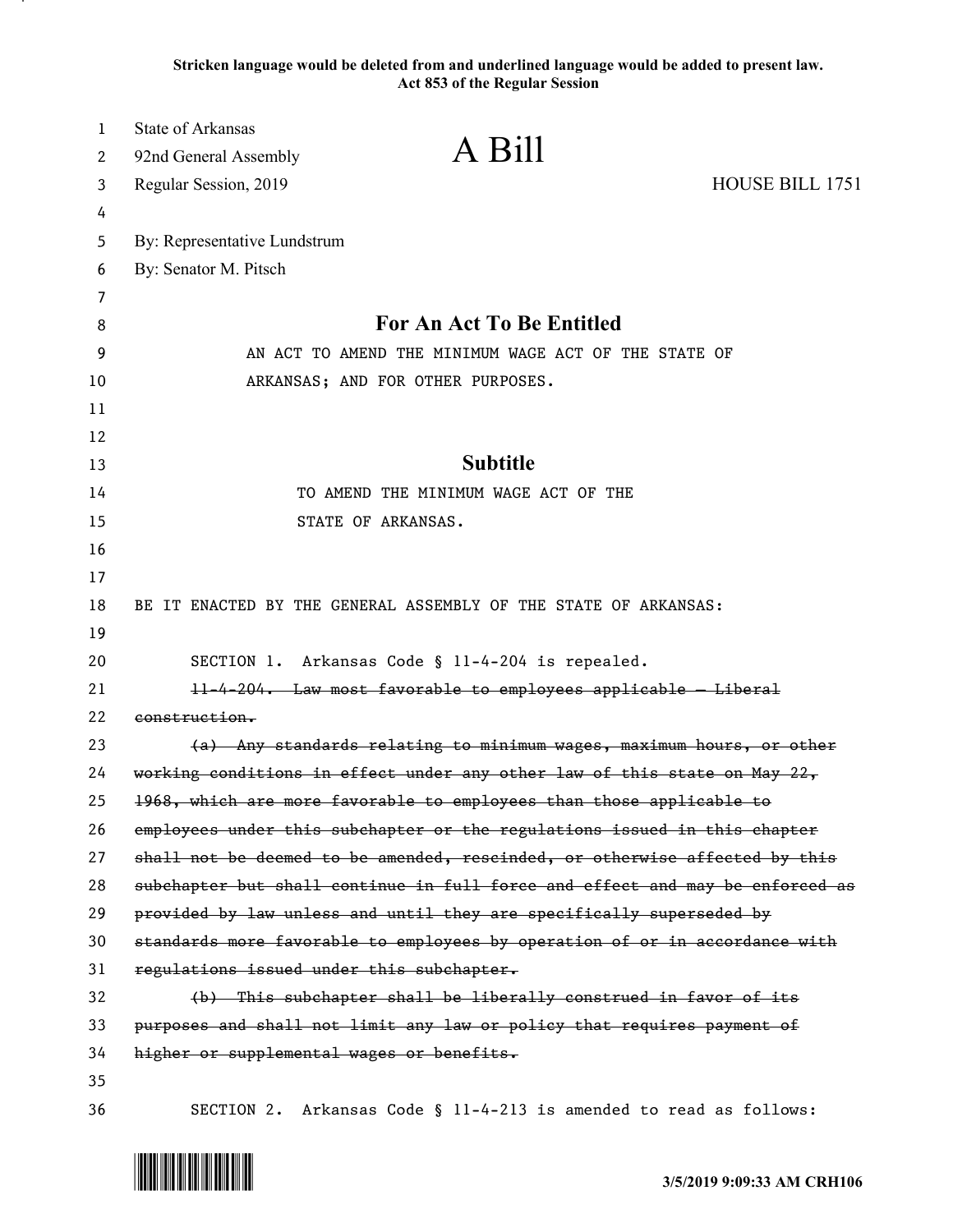11-4-213. Allowance for furnishing board, lodging, apparel, etc. 2 (a) Every An employer of an employee engaged in any an occupation in which board, lodging, apparel, or other items and services are customarily 4 and regularly furnished to the employee for his or her benefit shall be is entitled to an allowance for the reasonable value of board, lodging, apparel, or other items and services as part of the hourly wage rate provided in § 11- 7 4-210 in an amount not to exceed thirty cents (30¢) per hour the fair and 8 reasonable cost of the board, lodging, apparel, or other items and services. (b) In determining whether an employee received board, lodging, 10 apparel, or other items and services having a reasonable value of less than thirty cents (30¢) per hour during any work week, the Director of the 12 Department of Labor may require the employee to show to the satisfaction of the director that the reasonable value of items and services received by the 14 employee was less than the amount determined by the employer as the amount by 15 which the wage paid the employee was deemed to be increased under this 16 section. The determination of reasonable cost of the board, lodging, apparel, 17 or other items and services shall be based on 29 U.S.C. § 203(m), as it existed on January 1, 2019, and 29 C.F.R. § 531. SECTION 3. Arkansas Code § 11-4-218(a)(2), concerning an employee's remedies when an employer violates the wage and hour provisions, is amended to read as follows: (2) The employee may be awarded an additional amount up to, but 24 not greater than, the amount under subdivision  $(a)(1)(B)(i)$  of this section to be paid as liquidated damages if the employee proves the violation was willful. SECTION 4. Arkansas Code § 11-4-218(e), concerning an employee's cause of action, is amended to add an additional subdivision to read as follows: (4) An employee shall not become a party plaintiff to an action under subdivision (e)(1) of this section unless he or she gives consent in writing to become a party to the action and files the consent in the court in which the action is brought. SECTION 5. Arkansas Code § 11-4-218, concerning an employee's remedies, is amended to add an additional subsection to read as follows:

HB1751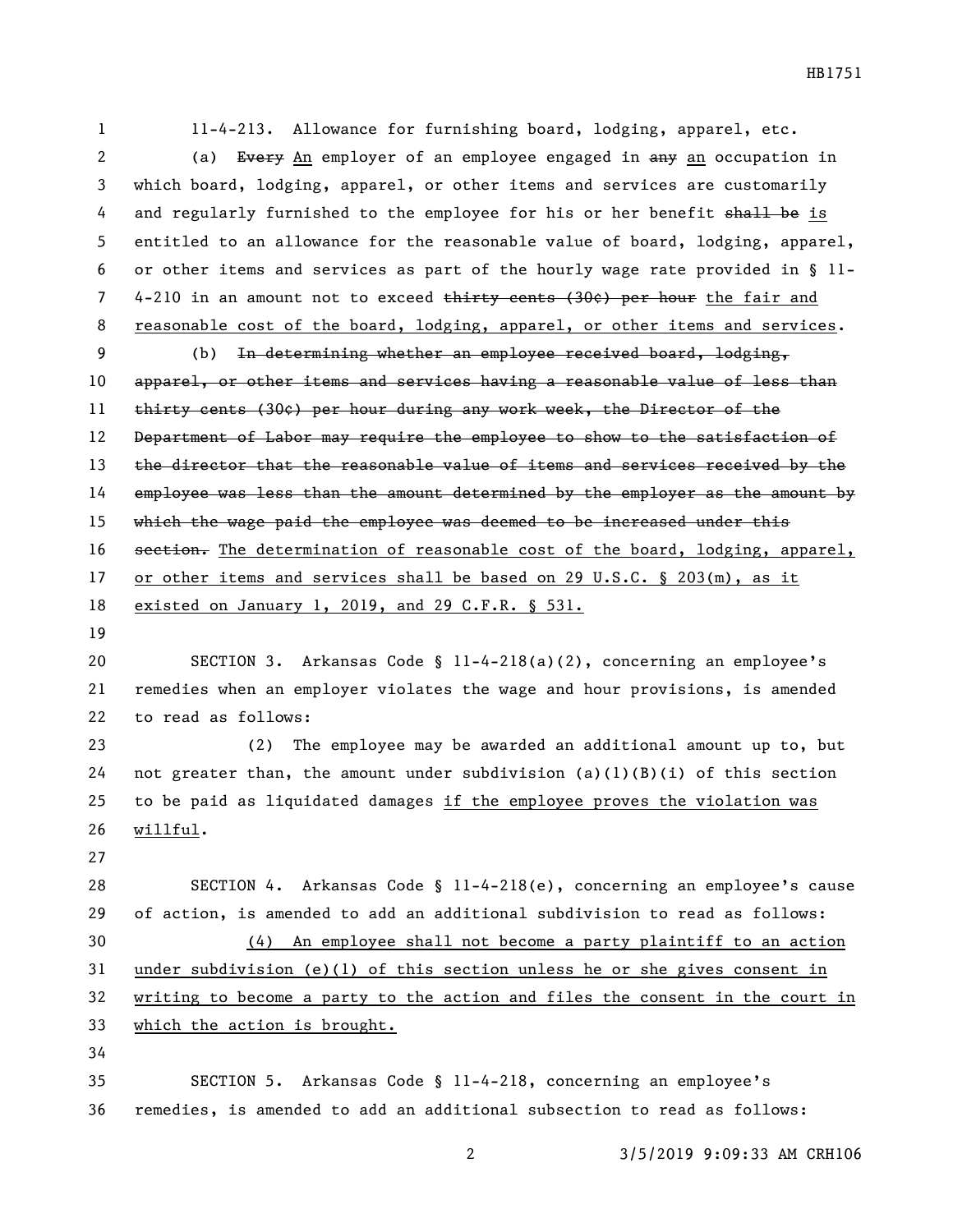| 1  | The statute of limitations for causes of action under this<br>(g)             |
|----|-------------------------------------------------------------------------------|
| 2  | subchapter is two (2) years.                                                  |
| 3  |                                                                               |
| 4  | SECTION 6. Arkansas Code § 11-4-403, concerning payment by evidence of        |
| 5  | indebtedness, is amended to add an additional subsection to read as follows:  |
| 6  | $(f)(1)$ It is lawful for an employer to pay its employees by automatic       |
| 7  | deposit or by providing a debit card preloaded with the amount of wages.      |
| 8  | (2) If wages are paid by providing a preloaded debit card under               |
| 9  | subdivision $(f)(1)$ of this section, at least one (1) free withdrawal shall  |
| 10 | available for the funds for each deposit of wages loaded onto the debit card. |
| 11 |                                                                               |
| 12 | SECTION 7. Arkansas Code § 11-4-405 is amended to read as follows:            |
| 13 | 11-4-405. Payment on discharge.                                               |
| 14 | $(a)$ (1) Whenever any railroad company or corporation or any receiver        |
| 15 | operating any railroad engaged in the business of operating or constructing   |
| 16 | any railroad or railroad bridge shall discharge, with or without cause, or    |
| 17 | refuse to further employ any servant or employee thereof, the unpaid wages of |
| 18 | the servant or employee then earned at the contract rate, without abatement   |
| 19 | or deduction, shall be and become due and payable on the day of the discharge |
| 20 | or refusal to longer employ.                                                  |
| 21 | (2) Any servant or employee may request of his or her foreman or              |
| 22 | the keeper of his or her time to have the money due him or her, or a valid    |
| 23 | check therefor, sent to any station where a regular agent is kept. If the     |
| 24 | money or a valid check therefor does not reach the station within seven (7)   |
| 25 | days from the date it is so requested, then, as a penalty for the nonpayment, |
| 26 | the wages of the servant or employee shall continue from the date of the      |
| 27 | discharge or refusal to further employ at the same rate until paid. However,  |
| 28 | the wages shall not continue more than sixty (60) days unless an action       |
| 29 | therefor shall be commenced within that time.                                 |
| 30 | (b) This section shall apply to all companies and corporations doing          |
| 31 | business in this state and to all servants and employees thereof. Any         |
| 32 | servants or employees who shall hereafter be discharged or refused further    |
| 33 | employment may request or demand the payment of any wages due and, if not     |
| 34 | paid within seven (7) days from discharge or refusal to longer employ, then   |
| 35 | the penalties provided in subdivision $(a)(2)$ of this section for railway    |
| 36 | employees shall attach.                                                       |